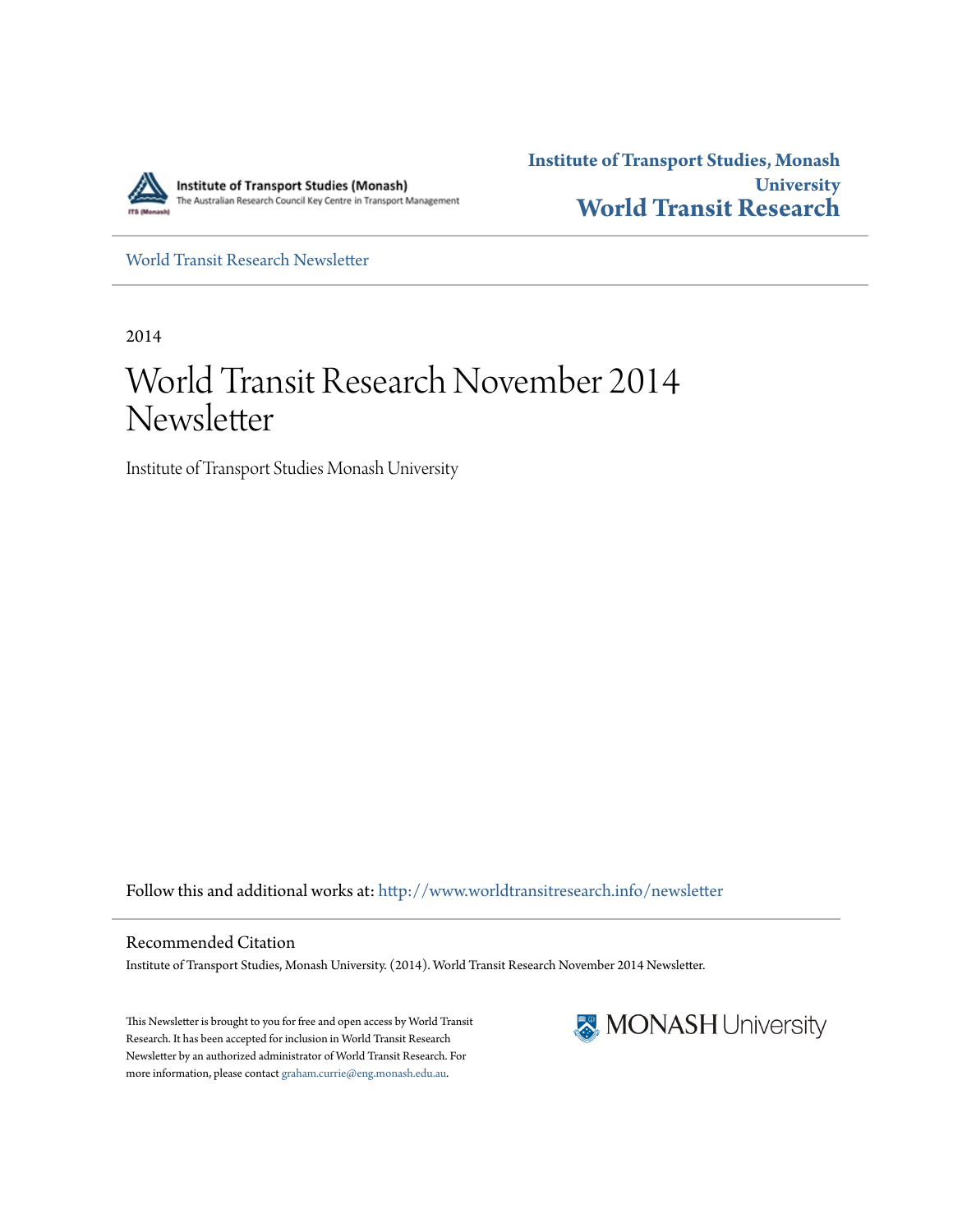

# **World Transit Research**

# **November 2014 Newsletter**

[http://www.worldtransitresearch.info](http://www.worldtransitresearch.info/)

Welcome to the WORLD TRANSIT RESEARCH (WTR) clearinghouse newsletter. This newsletter, which is published bi-monthly, summarises new research published in the field which has been added to the World Transit Research clearinghouse research database.

WTR is now used by public transport researchers in over 7,000 cities and towns in 170 countries worldwide.

#### **BACKGROUND**

World Transit Research (WTR) is designed to help public transport practitioners and researchers get easier access to quality research in the field of public transport planning. WTR is a free repository of research papers, reports, research abstracts and links to research findings from leading research journals indexed and searchable to ensure easier access to topics of interest. The site is developed and run by the Public Transport [Research Group](http://eng.monash.edu.au/civil/research/centres/its/research-activities/public-transport-planning.html) at the Institute of Transport Studies, Monash University. The clearinghouse performs the following functions:

- Search/Find The database is searchable on key words and also via a list of subject areas
- Newsletter Subscription Those accessing the website can enrol in a free email newsletter. This broadcasts new publications in the field every 2 months
- Links links to relevant associated sites are provided
- Submit Research Researchers can use the website to suggest items for inclusion in the database. Copyright requirements are described.

### **NEWSLETTER**

Your recommendation can help grow our number of subscribers. Do you know someone interested in public transport research that would like to receive this newsletter? Ask them to go to<http://www.worldtransitresearch.info/> and enter their email address in the box provided under **Newsletter** 

#### **NEW ADDITIONS**

World Transit Research clearinghouse now includes some 5,355 research reports/papers. Some 81 published papers have been added. The new ones are listed in the attached table. In addition new journals and relevant papers are also occasionally added from previous publication records.

#### **CONTRIBUTE YOUR RESEARCH AND INCREASE YOUR CITATIONS**

Should you have any relevant papers that you think should be included in this repository, please log on to [www.worldtransitresearch.info](http://www.worldtransitresearch.info/) and click on the Submit Research icon. The WTR Clearinghouse is a very effective tool to increase author citations of research since it acts to publicise your research to those interested in this field.

# **UNSUBSCRIBE**

Click here to **unsubscribe** from this newsletter.

#### **JOURNAL SUBSCRIPTIONS**

Articles on the following two pages denoted with an asterisk \* are from Journals that require a subscription to view the full article.

## **SUGGESTIONS WELCOMED**

If you have any queries or suggestions on how to improve our publication, we would love to hear from you at: [enquiries@worldtransitresearch.info](mailto:enquiries@worldtransitresearch.info)

#### Wendy Walker Research Clearing House Manager [enquiries@worldtransitresearch.info](mailto:enquiries@worldtransitresearch.info)

PH +61 3 9905 5568 Fax: +61 3 9905 4944

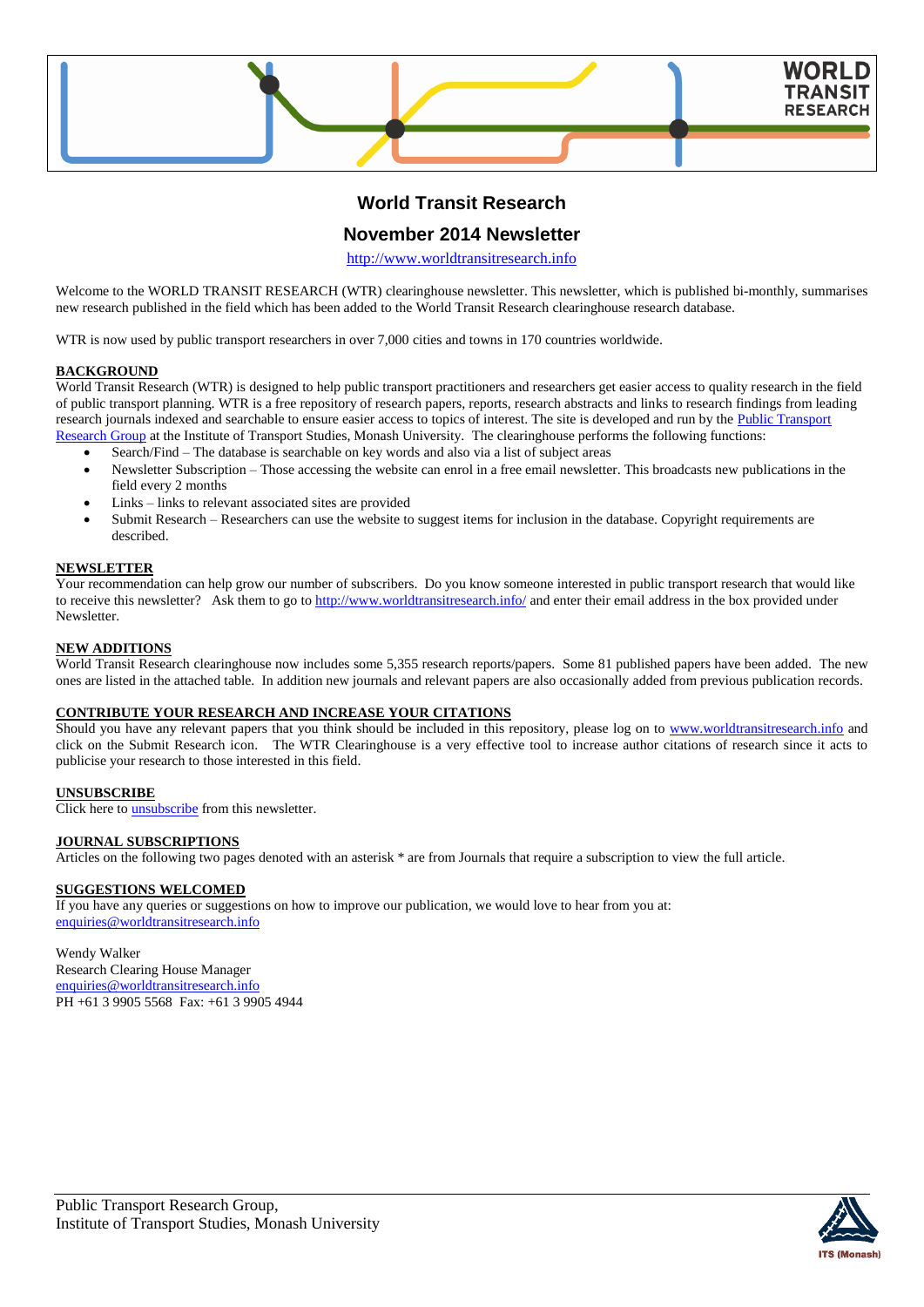# **WORLD TRANSIT RESEARCH – NEW RESEARCH PUBLICATIONS**

| <b>AUTHOR</b>                              | <b>TITLE</b>                                                                                                | <b>DATE</b> |
|--------------------------------------------|-------------------------------------------------------------------------------------------------------------|-------------|
| J Parbo, O A Nielsen, C G Prato            | User perspectives in public transport timetable optimization*                                               | 2014        |
| F Qiu, W Li, J Zhang                       | A dynamic station strategy to improve the performance of flex-route transit                                 | 2014        |
|                                            | services*                                                                                                   |             |
| E Barrena, D Canca, L C Coelho, G Laporte  | Single-line rail rapid transit timetabling under dynamic passenger demand*                                  | 2014        |
| Z Chen, J C Xia, B Irawan, C Caulfied      | Development of location-based services for recommending departure                                           | 2014        |
|                                            | stations to park and ride users*                                                                            |             |
| B Du, D Z W Wang                           | Continuum modeling of park-and-ride services considering travel time                                        | 2014        |
|                                            | reliability and heterogeneous commuters - A linear complementarity system                                   |             |
|                                            | approach*                                                                                                   |             |
| H T Van, K Choocharukul, S Fujii           | The effect of attitudes toward cars and public transportation on behavioral                                 | 2014        |
|                                            | intention in commuting mode choice-A comparison across six Asian                                            |             |
|                                            | countries*                                                                                                  |             |
| B Furman, L Fabian, S Ellis, P Muller, R   | Automated Transit Networks (ATN): A Review of the State of the Industry and                                 | 2014        |
| Swenson                                    | <b>Prospects for the Future</b>                                                                             |             |
| A Aguiléra, M Voisin                       | Urban form, commuting patterns and CO2 emissions: What differences                                          | 2014        |
|                                            | between the municipality's residents and its jobs?*                                                         |             |
| L W Thomas                                 | <b>Transit Public-Private Partnerships: Legal Issues</b>                                                    | 2014        |
| T S Combs, D A Rodríguez                   | Joint impacts of Bus Rapid Transit and urban form on vehicle ownership: New                                 | 2014        |
|                                            | evidence from a quasi-longitudinal analysis in Bogotá, Colombia*                                            |             |
| D Zhang, X (C) Wang                        | Transit ridership estimation with network Kriging: a case study of Second                                   | 2014        |
|                                            | Avenue Subway, NYC*                                                                                         |             |
| R Cervero, D Dai                           | BRT TOD: Leveraging transit oriented development with bus rapid transit                                     | 2014        |
|                                            | investments*                                                                                                |             |
| J Eliasson, M Börjesson                    | On timetable assumptions in railway investment appraisal*                                                   | 2014        |
| B Barabino, S Salis, B Useli               | Fare evasion in proof-of-payment transit systems: Deriving the optimum                                      | 2014        |
|                                            | inspection level*                                                                                           |             |
| S Soylu                                    | The effects of urban driving conditions on the operating characteristics of                                 | 2014        |
|                                            | conventional and hybrid electric city buses*                                                                |             |
| K Zhang, K Zhou, F Zhang                   | <b>Evaluating bus transit performance of Chinese cities: Developing an overall</b>                          | 2014        |
|                                            | bus comfort model*                                                                                          |             |
| F Leurent, E Chandakas, A Poulhès          | A traffic assignment model for passenger transit on a capacitated network: Bi-                              | 2014        |
|                                            | layer framework, line sub-models and large-scale application*                                               |             |
| O J Ibarra-Rojas, R Giesen, Y A Rios-Solis | An integrated approach for timetabling and vehicle scheduling problems to                                   | 2014        |
|                                            | analyze the trade-off between level of service and operating costs of transit                               |             |
|                                            | networks*                                                                                                   |             |
| S Kaplan, J de Abreu e Silva, F Di Ciommo  | The relationship between young people's transit use and their perceptions of                                | 2014        |
|                                            | equity concepts in transit service provision*                                                               |             |
| S M M Amiripour, A Ceder, A S Mohaymany    | Designing large-scale bus network with seasonal variations of demand*                                       | 2014        |
| O Cats                                     | Regularity-driven bus operation: Principles, implementation and business                                    | 2014        |
|                                            | models*                                                                                                     |             |
| L A Lindau, D Hidalgo, A de Almeida Lobo   | Barriers to planning and implementing Bus Rapid Transit systems*                                            | 2014        |
| A Rizvi, E Sclar                           | Implementing bus rapid transit: A tale of two Indian cities*                                                | 2014        |
| C Brakewood, S Barbeau, K Watkins          | An experiment evaluating the impacts of real-time transit information on bus                                | 2014        |
|                                            | riders in Tampa, Florida*                                                                                   |             |
| A Singhal, C Kamga, A Yazici               | Impact of weather on urban transit ridership*                                                               | 2014        |
| I Tiznado, P Galilea, F Delgado, M Niehaus | Incentive schemes for bus drivers: The case of the public transit system in                                 | 2014        |
|                                            | Santiago, Chile*                                                                                            |             |
| C Ho, C Mulley                             | Metrobuses in Sydney: How high capacity and high frequency services are                                     | 2014        |
|                                            | benefiting the Metropolitan fringe*                                                                         |             |
| <b>B F d'Arcier</b>                        | Measuring the performance of urban public transport in relation to public<br>policy objectives*             | 2014        |
|                                            |                                                                                                             | 2014        |
| W Veeneman, D van de Velde                 | Developments in public transport governance in the Netherlands: A brief<br>history and recent developments* |             |
|                                            |                                                                                                             |             |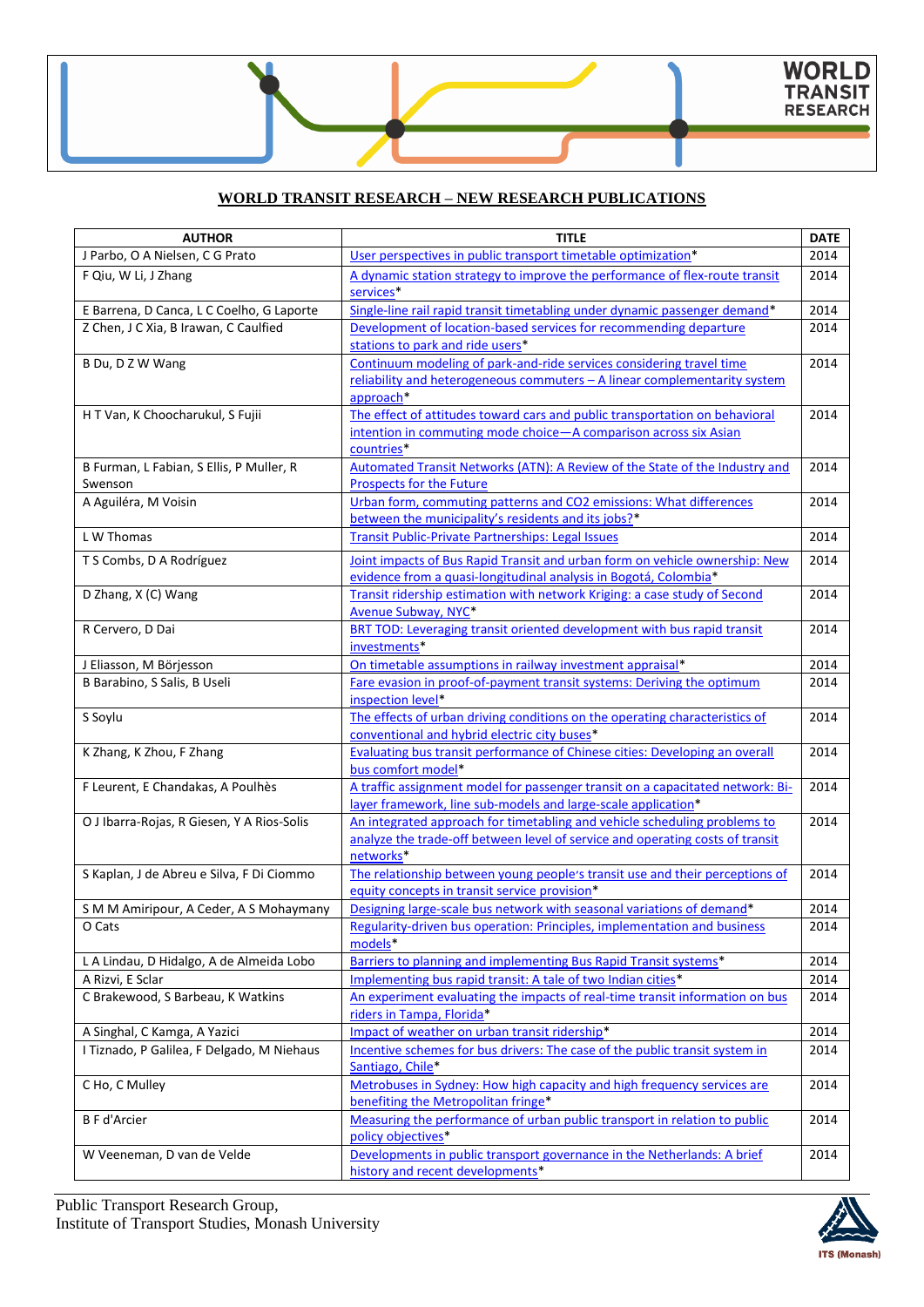# WORLD<br>TRANSIT<br>RESEARCH

| I P Wallis, D J Bray                                                       | The contracting of urban bus services - recent Australian developments*                                                                      | 2014 |
|----------------------------------------------------------------------------|----------------------------------------------------------------------------------------------------------------------------------------------|------|
| D Hidalgo, R King                                                          | Public transport integration in Bogotá and Cali, Colombia - Facing transition<br>from semi-deregulated services to full regulation citywide* | 2014 |
| P Mackie, T Worsley, J Eliasson                                            | Transport appraisal revisited*                                                                                                               | 2014 |
| A Wretstrand, B Holmberg, M Berntman                                       | Safety as a key performance indicator: Creating a safety culture for enhanced<br>passenger safety, comfort, and accessibility*               | 2014 |
| C Mulley, J Walters                                                        | Workshop 7: Innovative finance for innovative public transport*                                                                              | 2014 |
| T Nordfjærn, Ö Şimşekoğlu, T Rundmo                                        | The role of deliberate planning, car habit and resistance to change in public                                                                | 2014 |
|                                                                            | transportation mode use*                                                                                                                     |      |
| N van Oort                                                                 | Incorporating service reliability in public transport design and performance                                                                 | 2014 |
|                                                                            | requirements: International survey results and recommendations*                                                                              |      |
| GS Braut, Ø Solberg, O Njå                                                 | Organizational effects of experience from accidents. Learning in the                                                                         | 2014 |
|                                                                            | aftermath of the Tretten and Åsta train accidents                                                                                            |      |
| S Olsen, N Fearnley                                                        | Policy transfer of public transport funding schemes - The case of Norway*                                                                    | 2014 |
| A C Morais, J G Aragão, Y Yamashita, R D<br>Orrico, A B de Freitas Dourado | Analysing the fiscal sustainability of transit investment projects: The case of<br>the metropolitan railway of Brasília*                     | 2014 |
| J Zhou, E Murphy, Y Long                                                   | Commuting efficiency in the Beijing metropolitan area: an exploration                                                                        | 2014 |
|                                                                            | combining smartcard and travel survey data*                                                                                                  |      |
| G Georgiadis, I Politis, P Papaioannou                                     | Measuring and improving the efficiency and effectiveness of bus public<br>transport systems*                                                 | 2014 |
| J Cowie                                                                    | Performance, profit and consumer sovereignty in the English deregulated bus                                                                  | 2014 |
|                                                                            | market*                                                                                                                                      |      |
| D van de Velde                                                             | Market initiative regimes in public transport in Europe: Recent<br>developments*                                                             | 2014 |
| J Holmgren                                                                 | A strategy for increased public transport usage - The effects of implementing                                                                | 2014 |
|                                                                            | a welfare maximizing policy*                                                                                                                 |      |
| C Schaaffkamp                                                              | How can customer focus be strengthened in competitive tendering?*                                                                            | 2014 |
| A Dementiev, A Loboyko                                                     | Trusting partnerships in a regulatory game: The case of suburban railway                                                                     | 2014 |
|                                                                            | transport in Russia*                                                                                                                         |      |
| X Li, H K Lo                                                               | Energy minimization in dynamic train scheduling and control for metro rail                                                                   | 2014 |
| G T Clifton, C Mulley, D A Hensher                                         | operations*<br>Bus Rapid Transit versus Heavy Rail in suburban Sydney - Comparing                                                            | 2014 |
|                                                                            | successive iterations of a proposed heavy rail line project to the pre-existing                                                              |      |
|                                                                            | <b>BRT network*</b>                                                                                                                          |      |
| L N Filipe, R Macário                                                      | Policy packaging in BRT projects: A methodology for case study analysis*                                                                     | 2014 |
| L Sun, A Tirachini, K W Axhausen, A Erath,<br>D-H Lee                      | Models of bus boarding and alighting dynamics*                                                                                               | 2014 |
| J Preston, T Almutairi                                                     | Evaluating the long term impacts of transport policy: The case of bus                                                                        | 2014 |
|                                                                            | deregulation revisited*                                                                                                                      |      |
| S Flügel                                                                   | Accounting for user type and mode effects on the value of travel time savings                                                                | 2014 |
|                                                                            | in project appraisal: Opportunities and challenges*                                                                                          |      |
| W Veeneman, J Wilschut, T Urlings, J Blank,                                | Efficient frontier analysis of Dutch public transport tendering: A first analysis*                                                           | 2014 |
| D van de Velde                                                             | Land use/transport integration: Starting at the right place*                                                                                 | 2014 |
| J K Stanley                                                                |                                                                                                                                              |      |
| E Celik, N Aydin, A T Gumus                                                | A multiattribute customer satisfaction evaluation approach for rail transit<br>network: A real case study for Istanbul, Turkey*              | 2014 |
| G Currie, A Delbosc                                                        | Assessing Bus Rapid Transit system performance in Australasia*                                                                               | 2014 |
| D A Hensher, Z Li, C Mulley                                                | Drivers of bus rapid transit systems - Influences on patronage and service                                                                   | 2014 |
|                                                                            | frequency*                                                                                                                                   |      |
| J C Muñoz, M Batarce, D Hidalgo                                            | Transantiago, five years after its launch*                                                                                                   | 2014 |
| T J Ryley, P A Stanley, M P Enoc, A M Zanni,                               | Investigating the contribution of Demand Responsive Transport to a                                                                           | 2014 |
| M A Quddus                                                                 | sustainable local public transport system                                                                                                    |      |
| M M Nesheli, A Ceder                                                       | Optimal combinations of selected tactics for public-transport transfer                                                                       | 2014 |
| C Nash                                                                     | synchronization*<br>Appraisal in the rail sector: General issues and British experience in dealing                                           | 2014 |
|                                                                            | with them*                                                                                                                                   |      |